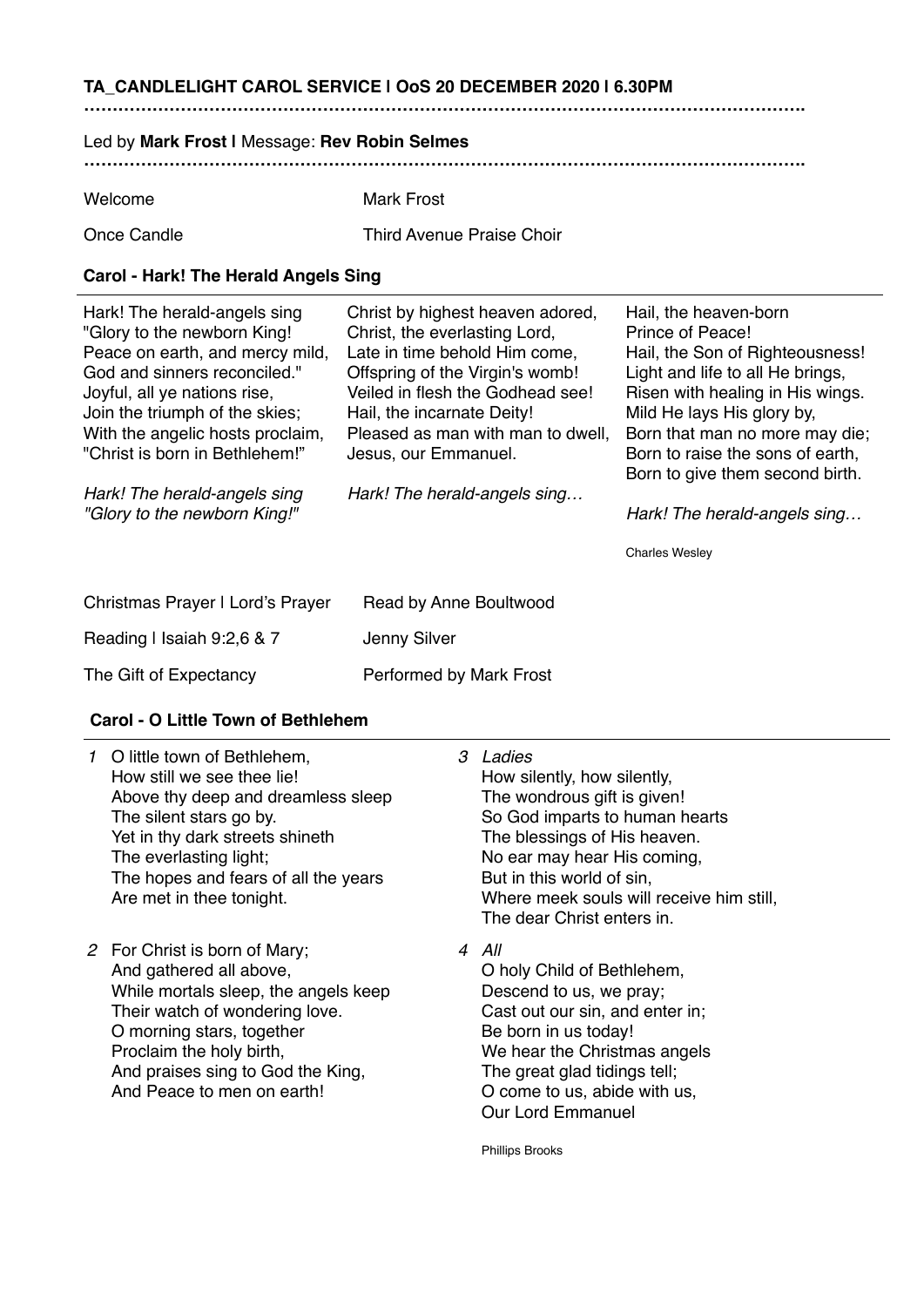| The Gift of Adoption       | Performed by Naa Sackeyfio   |
|----------------------------|------------------------------|
| Solo I Be Born in Me       | Sung by Emma Frost           |
| The Gift of Reconciliation | Performed by Derek Gallagher |

#### **Carol - Silent Night (Christ the Saviour)**

- *1* Silent night, holy night! All is calm, all is bright Round yon virgin mother and Child Holy Infant so tender and mild, Sleep in heavenly peace; Sleep in heavenly peace.
- *C Christ the Saviour, Christ the Saviour is born. Peace and hope have come Through Jesus Christ, the Son. Christ the Saviour, Christ the Saviour is born. Peace and hope have come Through Jesus Christ, the Son.*
- *4* Silent night, holy night! Son of God, Love's pure light: Radiant beams from Thy holy face With the dawn of redeeming grace, Jesus, Lord at Thy birth, Jesus, Lord at Thy birth.

*2* Silent night, holy night! Shepherds quake at the sight, Glories stream from heaven afar: Heavenly hosts sing, 'Alleluia, Christ the Saviour is born, Christ the Saviour is born.'

*3* Silent night, holy night! God's great love giving life. Let the world together rejoice. Sing forever with one voice, 'Heaven's hope is here, Heaven's hope is here.'

> *Christ the Saviour… Christ the Saviour…*

Joseph Mohr (tr. J. F. Young) Arr. & new lyrics: Ben Cantelon & Nick Herbert

The Gift of Jesus Performed by Helen Garland How Far **Third Avenue Worship Group** The Gift of Grace Performed by Mark Wootten Christmastime Third Avenue Praise Choir

Message Rev Robin Selmes

Lighting the Candles

# **Adore | Third Avenue Worship Group | Chorus**

*Adore, Come let us adore Oh come let us adore him The Lord, worship Christ, the Lord Let all that is within us, Adore*